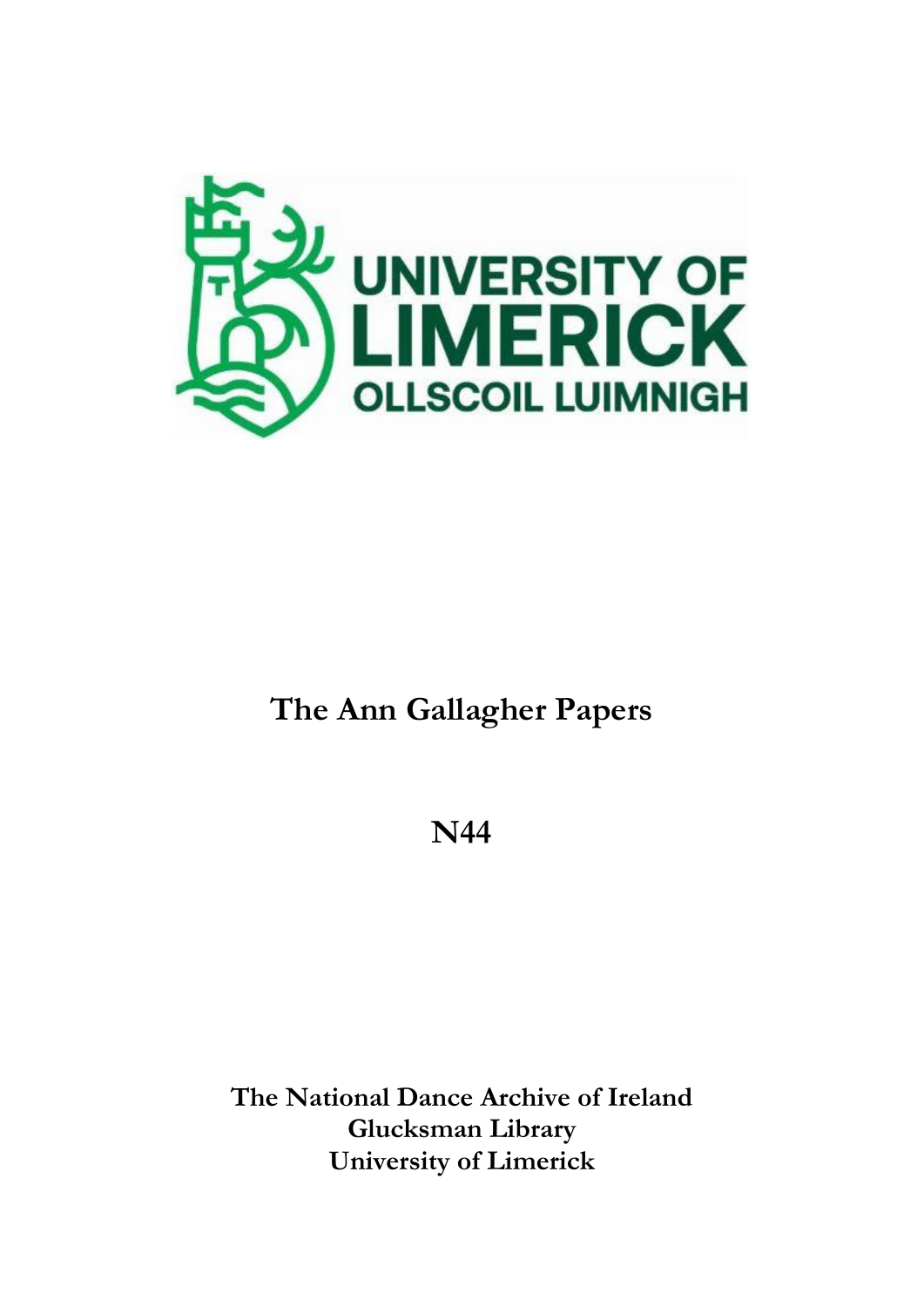# **The National Dance Archive of Ireland Glucksman Library University of Limerick The Ann Gallagher Papers**

**Reference Code:** IE 2135 N44 **Title:** The Ann Gallagher Papers **Dates of Creation:** c. 1940-2001 (predominantly 1950-1963) **Level of Description:** Fonds **Extent and Medium:** 1 box (64 files)

#### **CONTEXT**

**Name of Creator(s):** Gallagher, Ann.

**Biographical History:** Ann Gallagher, the daughter of Frank and Cecilia Gallagher, was born in Dublin. She attended the Abbey School of Ballet under Muriel Kelly's direction as a child, and it was at the Abbey School that her lifelong interest in ballet started. She was interested in and exposed to all aspects of Dublin's cultural life from an early age, and began visiting ballets and collecting programmes, which form the core of this collection.

**Immediate Source of Acquisition:** Donated by Ann Gallagher to the National Dance Archive of Ireland on 13 December 2011.

#### **CONTENT AND STRUCTURE**

**Scope and Content:** Books, commemorative booklets, programmes, promotional material, and press cuttings relating to ballet performances in Ireland, collected by Ann Gallagher as testament to her many visits to the ballet in Dublin as a young girl, and her appreciation and understanding of the art form.

**Appraisal, Destruction and Scheduling Information:** All records have been retained.

**Accruals:** No accruals are expected.

**System of Arrangement:** Documents have been divided into three series according to their form and thereunder arranged chronologically by date.

#### **CONDITIONS OF ACCESS AND USE**

**Conditions Governing Access:** Unrestricted access to all items.

**Conditions Governing Reproduction:** Standard copyright regulations apply to all items. For photocopying or reproducing material, please consult with the staff.

**Language/ Scripts of Material:** English.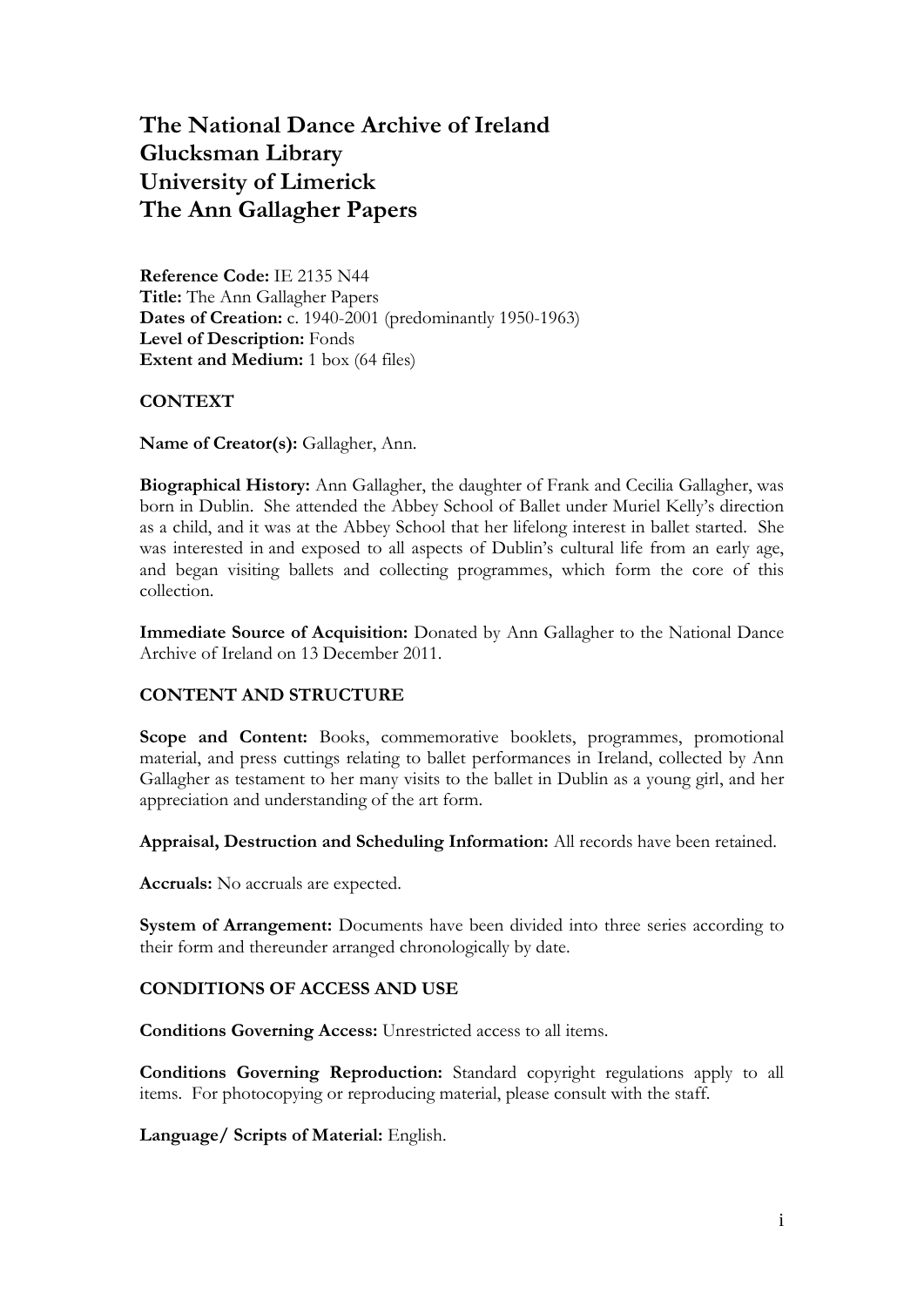**Physical Characteristics and Technical Requirements:** Paper documents in good condition.

Finding Aids: A hard copy of the descriptive catalogue is available at the Special Collections and Archives Department, Glucksman Library, University of Limerick.

### **DESCRIPTION CONTROL**

**Archivist's Note:** Papers arranged and described by Anna-Maria Hajba.

**Rules or Conventions:** This description follows guidelines based on *ISAD(G)* 2nd edition, 2000; *Irish Guidelines for Archival Description*, 2009; *National Council on Archives: Rules for the Construction of Personal, Place and Corporate Names*, 1997; and *EAP Guidance on Data Protection for Archive Services, 2018*.

**Date of Description:** February 2012. Revised August 2020.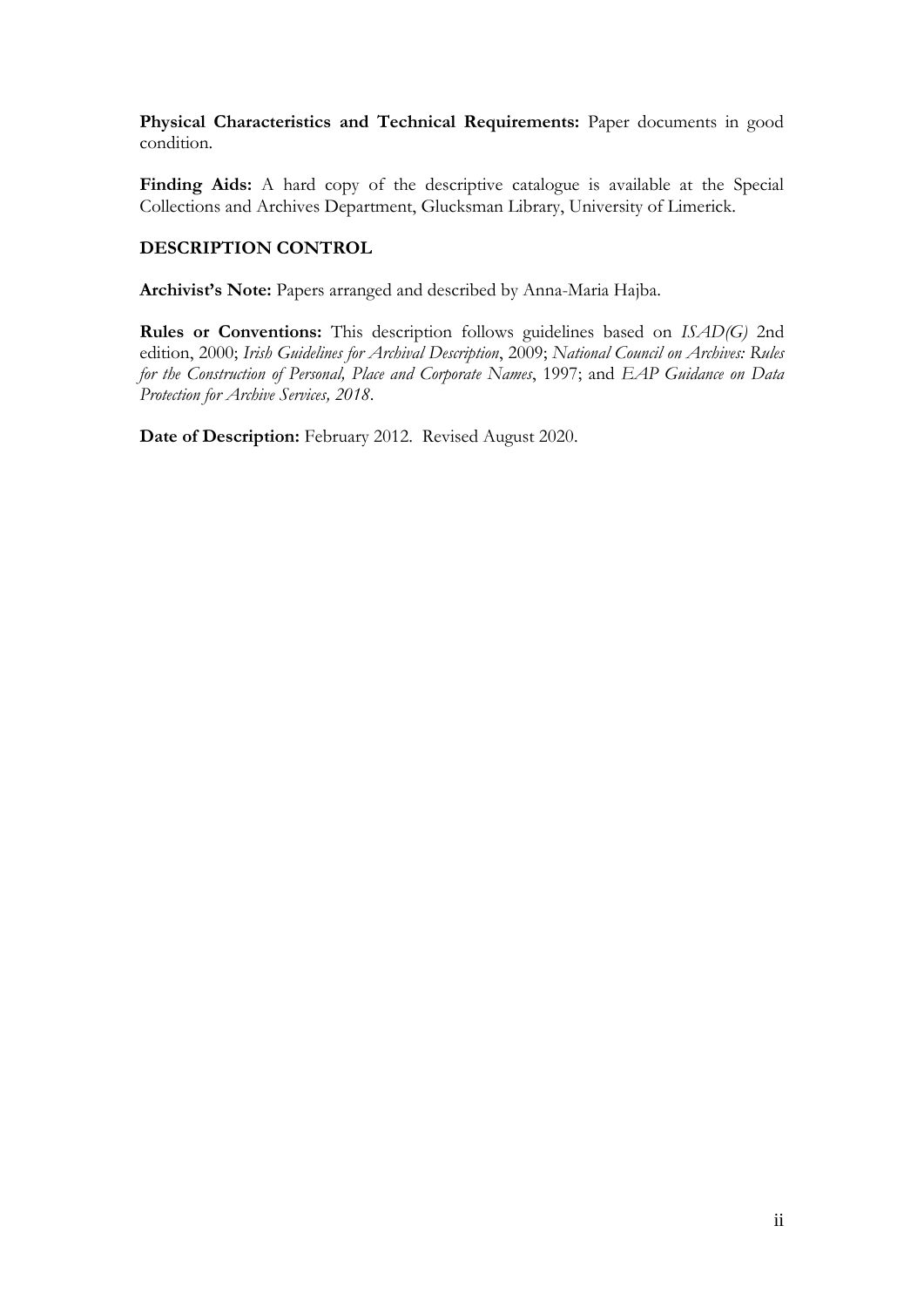# **Contents**

| $\mathbf{1}$ |  |
|--------------|--|
| $2^{\circ}$  |  |
| $\mathbf{3}$ |  |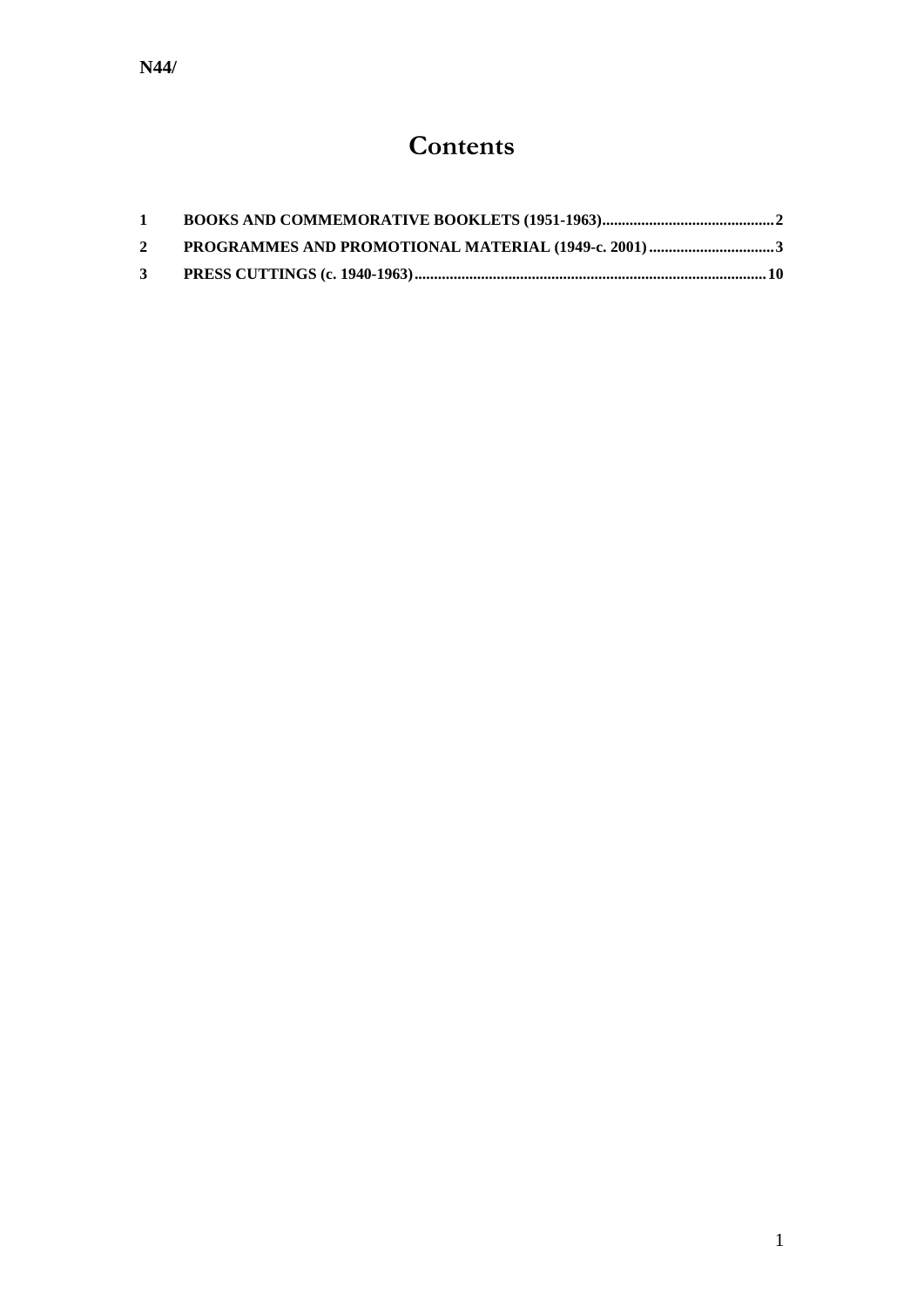#### **The Ann Gallagher Papers**

#### <span id="page-4-0"></span>**1 BOOKS AND COMMEMORATIVE BOOKLETS (1951-1963)**

- **1/1** 1951 Haskell, Arnold. *Ballet. A Complete Guide to Appreciation: History, Aesthetics, Ballets, Dancers*. Revised edition. Harmondsworth: Penguin Books Ltd., 1951. Inscribed on the flyleaf 'A. Gallagher, Glór Na Mara, Sutton, Christmas '51'. 212 pp.
- **1/2** 1951 *The Sadlers Wells Ballet Photographed by Roger Wood at the Royal Opera House Covent Garden*. [London:] The Saturn Press, 1951. Inscribed on the flyleaf 'Peggy O'Boyle, [---] Lodge, Athy Road, Carlow'.

46 pp.

**1/3** 1952 *Margot Fonteyn*. Dancers of To-Day No. 1. Edited and with notes by Hugh Fisher. London: Adam and Charles Black, 1952. Inscribed on the flyleaf 'To Ann from Mary Christmas '52'.

32 pp.

- **1/4** 1953 *Festival Ballet*. Dancers of To-Day No. 4. Edited by Hugh Fisher. London: Adam and Charles Black, 1953. Inscribed on the flyleaf '1st Prize Grade B. Easter 1954. Mary Gallagher' and stamped by May & Sons, St Stephen's Green, Dublin. Also see **3/2**. 32 pp.
- **1/5** 1954 Commemorative album celebrating London's Festival Ballet, containing biographies of the company's director, artistic director, and principal dancers and background notes to ballets in the company's repertoire. 24 pp.
- **1/6** 1963 Commemorative booklet celebrating the Bolshoi Ballet's Irish tour in July-August 1963. Contains short illustrated articles on the Bolshoi Ballet Company and biographies of its artistic director and principal dancers. Also see **2/46** and **3/3**.

16 pp.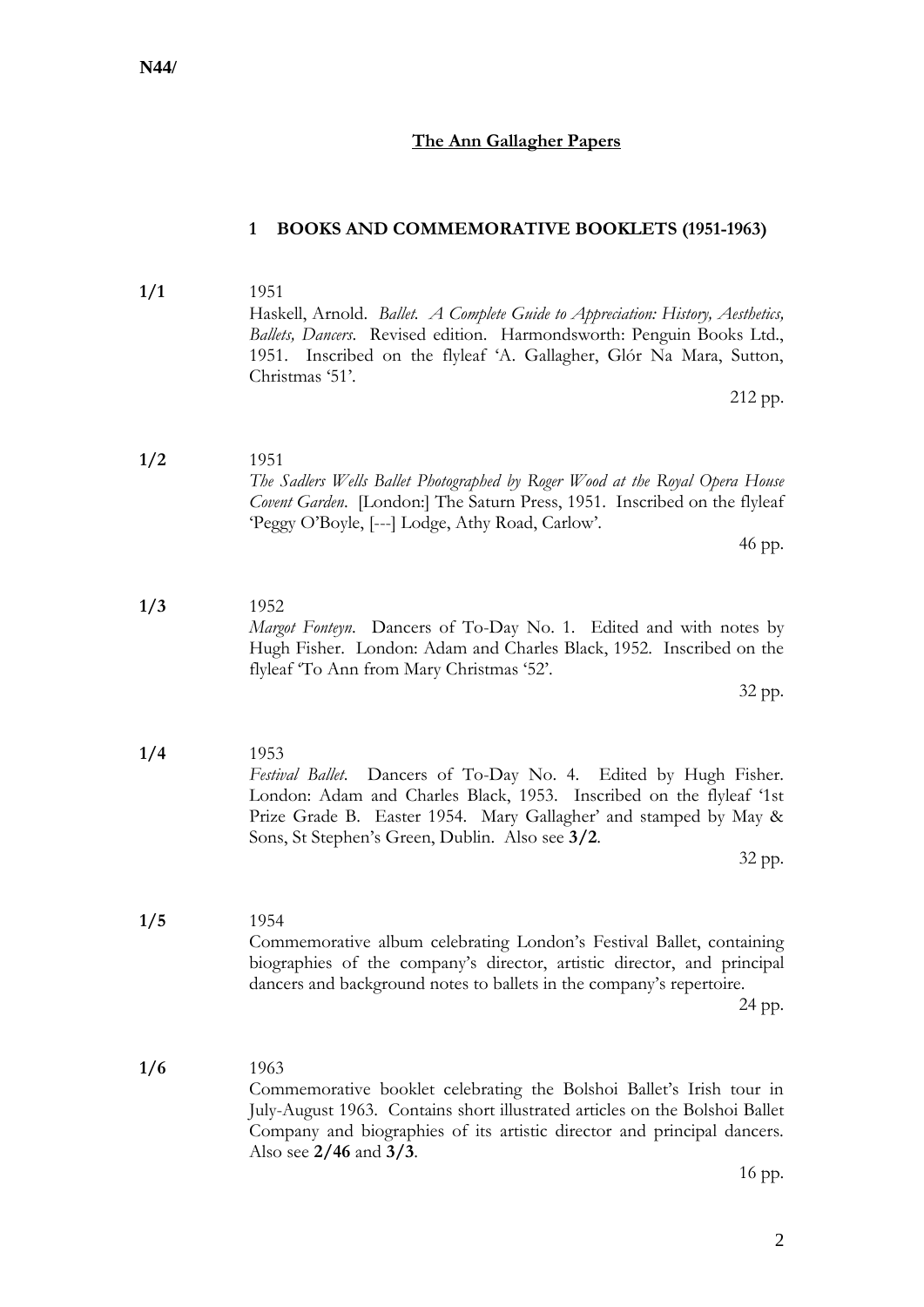# <span id="page-5-0"></span>**2 PROGRAMMES AND PROMOTIONAL MATERIAL (1949-c. 2001)**

| 2/1 | <b>July 1949</b><br>Programme of two weeks of performances by Sadler's Wells Theatre<br>Ballet at the Gaiety Theatre, Dublin, commencing on 11 July 1949.<br>1 item                                                                                                          |
|-----|------------------------------------------------------------------------------------------------------------------------------------------------------------------------------------------------------------------------------------------------------------------------------|
| 2/2 | July-August 1950<br>Programmes of two weeks of performances by the International Ballet at<br>the Gaiety Theatre, Dublin between 10 July and 5 August 1950.<br>2 items                                                                                                       |
| 2/3 | <b>July 1950</b><br>Programmes of a performance of Gaiete Parisienne and Giselle by the<br>International Ballet at the Gaiety Theatre, Dublin on 31 July 1950.<br>2 items                                                                                                    |
| 2/4 | August 1950<br>Programme of a performance of <i>Swan Lake</i> by the International Ballet at<br>the Gaiety Theatre, Dublin on 3 August 1950.<br>1 item                                                                                                                       |
| 2/5 | March 1952<br>Programme of a performance of Swan Lake (Act II) and The Nutcracker by<br>Festival Ballet at the Gaiety Theatre, Dublin on 1 March 1952 as part of<br>the company's Irish tour.<br>1 item                                                                      |
| 2/6 | June 1952<br>Programmes of three weeks of performances of Capriccio Espagnol and<br>Giselle by the International Ballet at the Gaiety Theatre, Dublin,<br>commencing on 2 June 1952.<br>3 items                                                                              |
| 2/7 | June 1952<br>Programmes of three weeks of performances of <i>Coppelia</i> by the<br>International Ballet at the Gaiety Theatre, Dublin, commencing on 2 June<br>1952. One of the programmes has been signed by the company's artistic<br>director, Mona Inglesby.<br>2 items |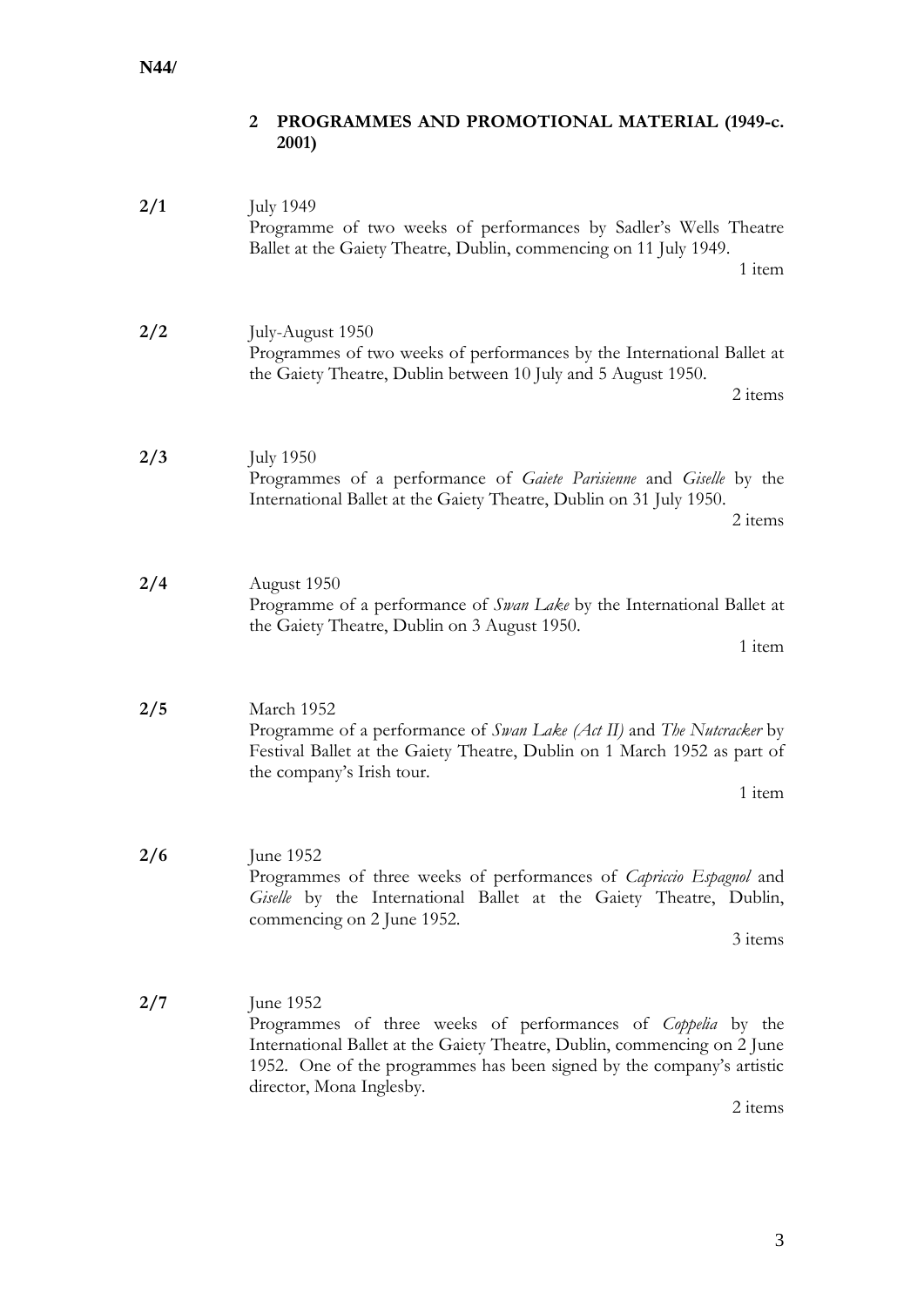| 2/8  | February 1953<br>Small poster promoting two weeks of performances by London's Festival<br>Ballet at the Gaiety Theatre, Dublin, commencing on 16 February 1953.<br>1 item                                                                                                                                                                                                                 |
|------|-------------------------------------------------------------------------------------------------------------------------------------------------------------------------------------------------------------------------------------------------------------------------------------------------------------------------------------------------------------------------------------------|
| 2/9  | February 1953<br>Programme of a performance of Swan Lake, Vision of Marguerite, Don<br>Quixote, Bolero, and Symphony for Fun by London's Festival Ballet at the<br>Gaiety Theatre, Dublin on 21 February 1953 as part of the company's<br>Irish tour. Signed on the front cover by the company's artistic director,<br>Anton Dolin, and on the inside by dancer Belinda Wright.<br>1 item |
| 2/10 | February 1953<br>Programme of a performance of Giselle, Bolero, and Le Beau Danube by<br>London's Festival Ballet at the Gaiety Theatre, Dublin on 24 February<br>1953 as part of the company's Irish tour.<br>1 item                                                                                                                                                                     |
| 2/11 | February 1953<br>Programme of a matinee performance of Swan Lake Act I, Le Spectre de la<br>Rose, The Pas de Quatre, and The Nutcracker Act II by London's Festival<br>Ballet at the Gaiety Theatre, Dublin on 27 February 1953 as part of the<br>company's Irish tour.<br>1 item                                                                                                         |
| 2/12 | February 1953<br>Programme of an evening performance of Concerto Grosso en Ballet, The<br>Black Swan, and The Nutcracker by London's Festival Ballet at the Gaiety<br>Theatre, Dublin on 27 February 1953 as part of the company's Irish tour.<br>1 item                                                                                                                                  |
| 2/13 | May 1953<br>Programme of two weeks of performances of Song of Youth, The Big City,<br>Colombinade, and The Green Table by the Ballets Jooss at the Olympia<br>Theatre, Dublin, commencing on 4 May 1953.<br>1 item                                                                                                                                                                        |
| 2/14 | May 1953<br>Programme of two weeks of performances of Song of Youth, The Big City,<br>Colombinade, A Ball in Old Vienna, and Journey in the Fog by the Ballets Jooss<br>at the Olympia Theatre, Dublin, commencing on 4 May 1953.<br>$1$ item                                                                                                                                             |

1 item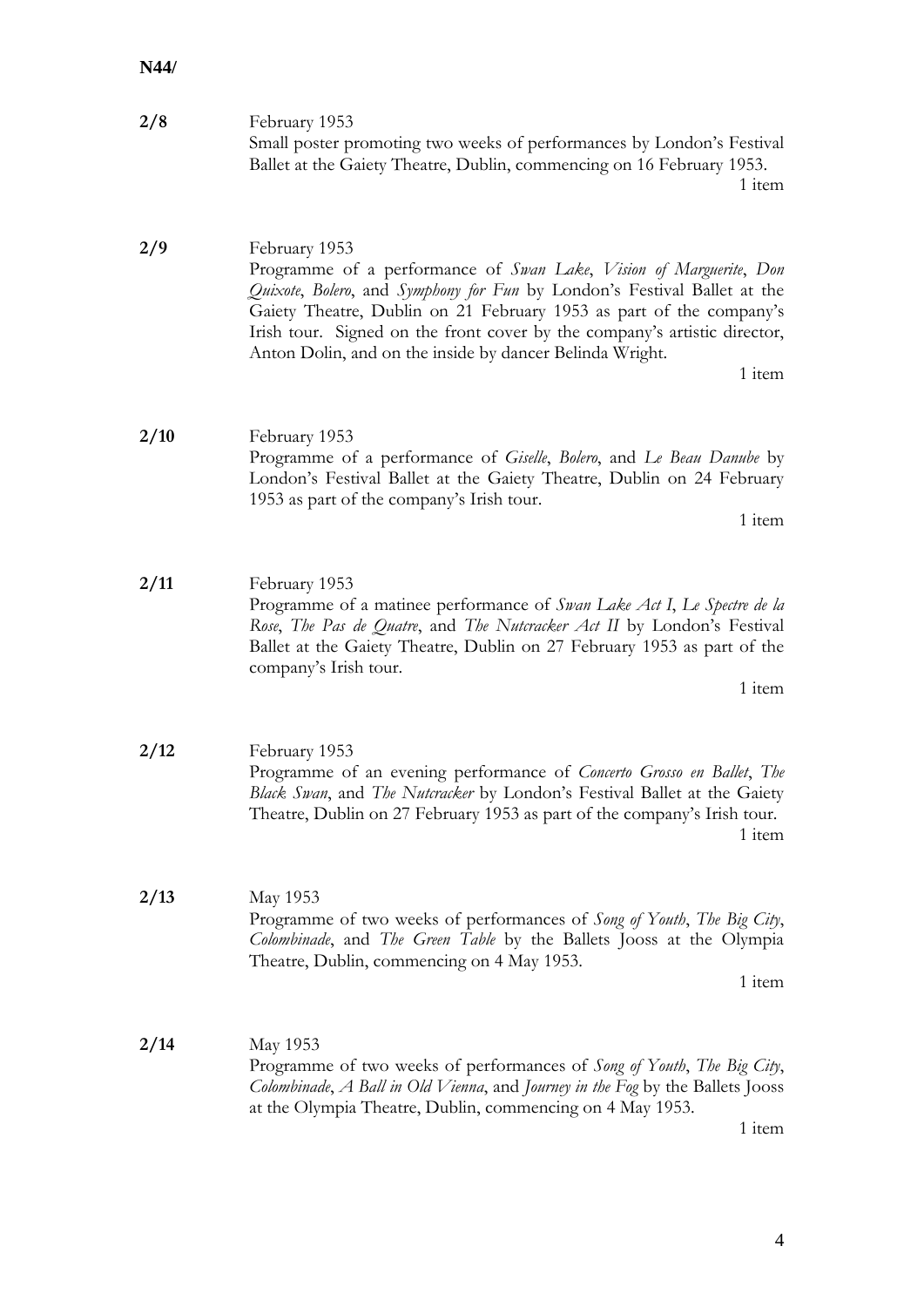| 2/15 | <b>July 1953</b><br>Schedule of performances by the International Ballet at the Gaiety<br>Theatre, Dublin, commencing on 6 July 1953.                                                                                       |
|------|-----------------------------------------------------------------------------------------------------------------------------------------------------------------------------------------------------------------------------|
|      | 1 item                                                                                                                                                                                                                      |
| 2/16 | <b>July 1953</b><br>Programme of a performance of The Sleeping Princess by the International<br>Ballet at the Gaiety Theatre, Dublin on 8 July 1953.<br>1 item                                                              |
| 2/17 | <b>July 1953</b><br>Programme of a performance of <i>Coppelia</i> by the International Ballet at the<br>Gaiety Theatre, Dublin on 14 July 1953.<br>1 item                                                                   |
| 2/18 | <b>July 1953</b><br>Programme of a performance of <i>Swan Lake</i> by the International Ballet at<br>the Gaiety Theatre, Dublin on 15 July 1953.<br>1 item                                                                  |
| 2/19 | September 1953<br>Programme of the first week of performances by Pilar López and her<br>Ballet Espanol at the Olympia Theatre, Dublin, commencing on 7<br>September 1953.<br>1 item                                         |
| 2/20 | September 1953<br>Programme of the second week of performances by Pilar López and her<br>Ballet Espanol at the Olympia Theatre, Dublin, commencing on 14<br>September 1953.<br>1 item                                       |
| 2/21 | March 1954<br>Programme of performances of Les Sylphides, Alice in Wonderland, and La<br>Beau Danube by the Festival Ballet at the Gaiety Theatre, Dublin on 1<br>March 1954 as part of the company's Irish tour.<br>1 item |
| 2/22 | March 1954<br>Programme of performances of <i>The Nuteracker</i> and <i>Harlequinade</i> by the<br>Festival Ballet at the Gaiety Theatre, Dublin on 6 March 1954 as part of<br>the company's Irish tour.                    |

1 item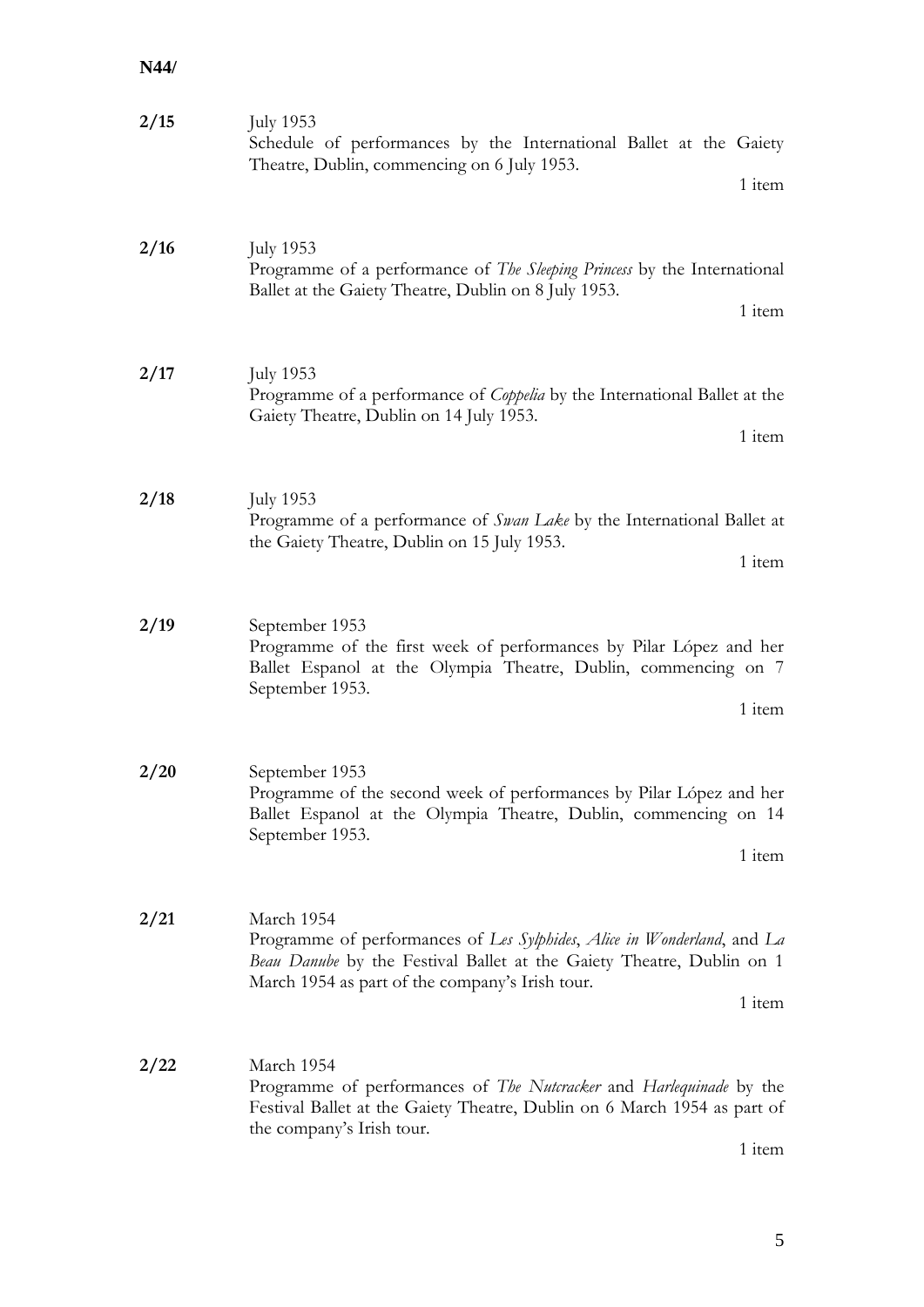| 2/23 | March 1954<br>Programme of performances of Giselle, Harlequinade, and Symphony for Fun<br>by the Festival Ballet at the Gaiety Theatre, Dublin on 10 March 1954 as<br>part of the company's Irish tour.<br>1 item                                                                                                                              |
|------|------------------------------------------------------------------------------------------------------------------------------------------------------------------------------------------------------------------------------------------------------------------------------------------------------------------------------------------------|
| 2/24 | March-April 1954<br>Programme of Alicia Markova's UK tour between 15 March and 15 April<br>1954. Contains an appreciation by Arnold Haskell.<br>2 items                                                                                                                                                                                        |
| 2/25 | June 1954<br>Programme of performances by Ballets de France de Janine Charrat at the<br>Olympia Theatre, Dublin, commencing on 21 June 1954.<br>1 item                                                                                                                                                                                         |
| 2/26 | September [1954]<br>Programmes of performances of Les Sylphides, Façade, Swan Lake, Winter<br>Night, and The Gala Performance by Ballet Rambert at the Gaiety Theatre,<br>Dublin, commencing on 20 September [1954]. Inserted between the<br>pages of one programme is an advertisement for performances of The<br>Seven Year Itch.<br>3 items |
| 2/27 | February 1955<br>Programmes of performances of two different repertoires for two weeks<br>by Ballets de France de Janine Charrat at the Olympia Theatre, Dublin,<br>commencing on 7 February 1955.<br>3 items                                                                                                                                  |
| 2/28 | September 1955<br>Programme of one week of performances of Les Patineurs, House of Birds,<br>and Pineapple Poll by Sadler's Wells Theatre Ballet at the Olympia Theatre,<br>Dublin, commencing on 19 September 1955.<br>1 item                                                                                                                 |
| 2/29 | June 1956<br>Schedule of one week of performances by soloists from the Royal Danish<br>Ballet at the Gaiety Theatre, Dublin, commencing on 18 June 1956.<br>1 item                                                                                                                                                                             |
| 2/30 | June 1956<br>Programme of performances by soloists from the Royal Danish Ballet at<br>the Gaiety Theatre, Dublin on the week commencing on 18 June 1956.<br>1 item                                                                                                                                                                             |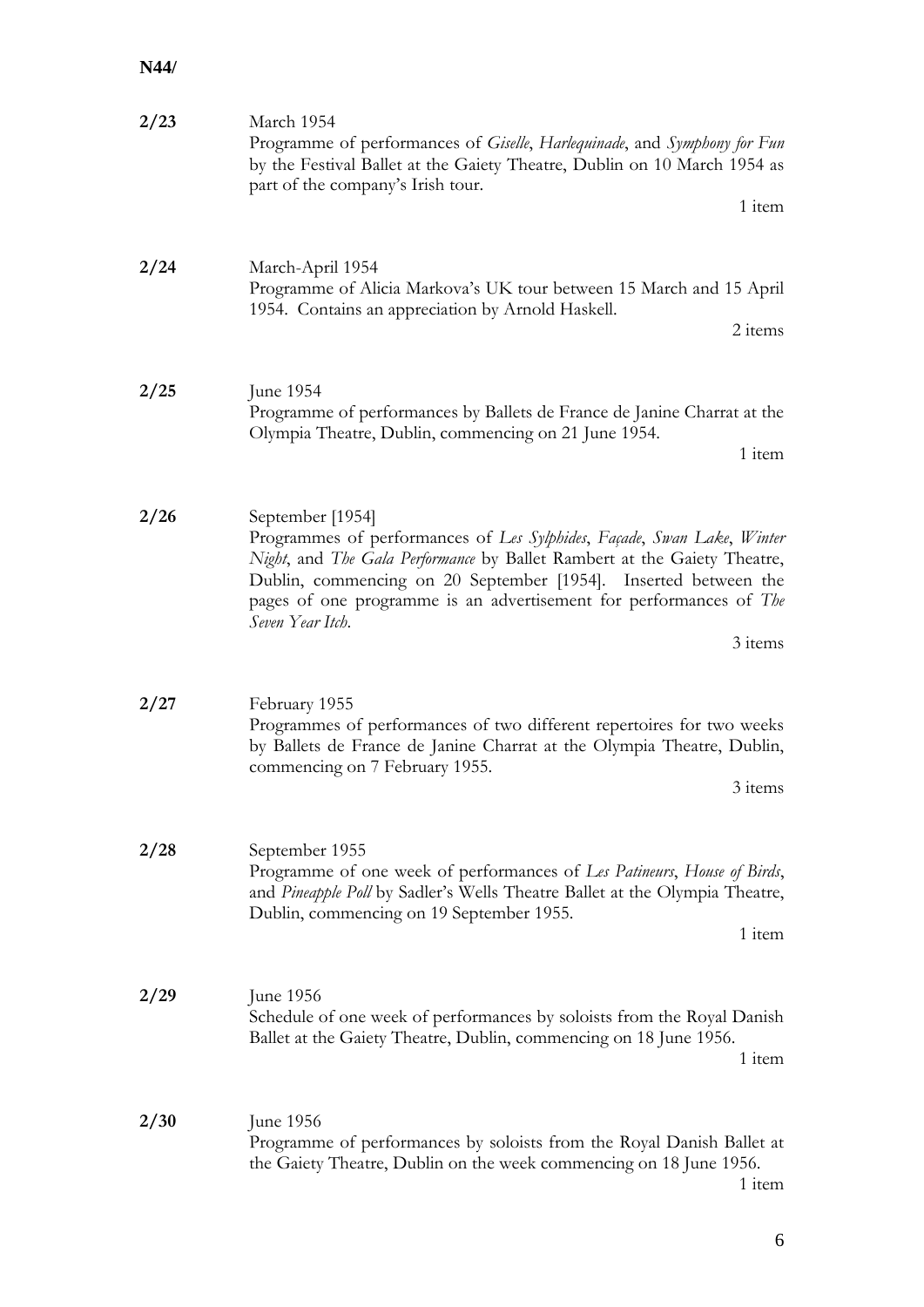| 2/31 | October 1956<br>Programme of two weeks of performances by Jose Greco and his Spanish<br>Ballet Company at the Gaiety Theatre, Dublin, commencing on 22<br>October 1956.<br>1 item                                     |
|------|-----------------------------------------------------------------------------------------------------------------------------------------------------------------------------------------------------------------------|
|      |                                                                                                                                                                                                                       |
| 2/32 | October-November 1956<br>Programme of performances of Coppelia by Ballet Rambert at the Gaiety<br>Theatre, Dublin on 27-28 October and 7-8 November 1956 during the<br>company's two-week Irish season.               |
|      | 1 item                                                                                                                                                                                                                |
| 2/33 | November 1956<br>Programme of one week of performances of <i>Coppelia</i> by London's<br>Festival Ballet at the Olympia Theatre, Dublin, commencing on 19<br>November 1956.                                           |
|      | 1 item                                                                                                                                                                                                                |
|      |                                                                                                                                                                                                                       |
| 2/34 | September 1957<br>Souvenir programme of performances by Pilar Lopez and her Ballet<br>Español at the Gaiety Theatre, Dublin on 16-21 September 1957 during<br>the company's two-week Irish season.<br>1 item          |
| 2/35 | May [1959]<br>Programme of the second week of performances by Pilar Lopez and her<br>Ballet Español at the Olympia Theatre, Dublin, commencing on 4 May<br>$[1959]$ .<br>1 item                                       |
| 2/36 | June 1959<br>Programme of performances by Antonio [Ruiz Soler] and his Spanish<br>Ballet Company at Theatre Royal, Dublin on 15-17 June 1959.<br>1 item                                                               |
| 2/37 | September 1959<br>Programme of performances by London's Festival Ballet on 14 and 15<br>September at Theatre Royal, Dublin as part of the Dublin International<br>Theatre Festival on 14-19 September 1959.<br>1 item |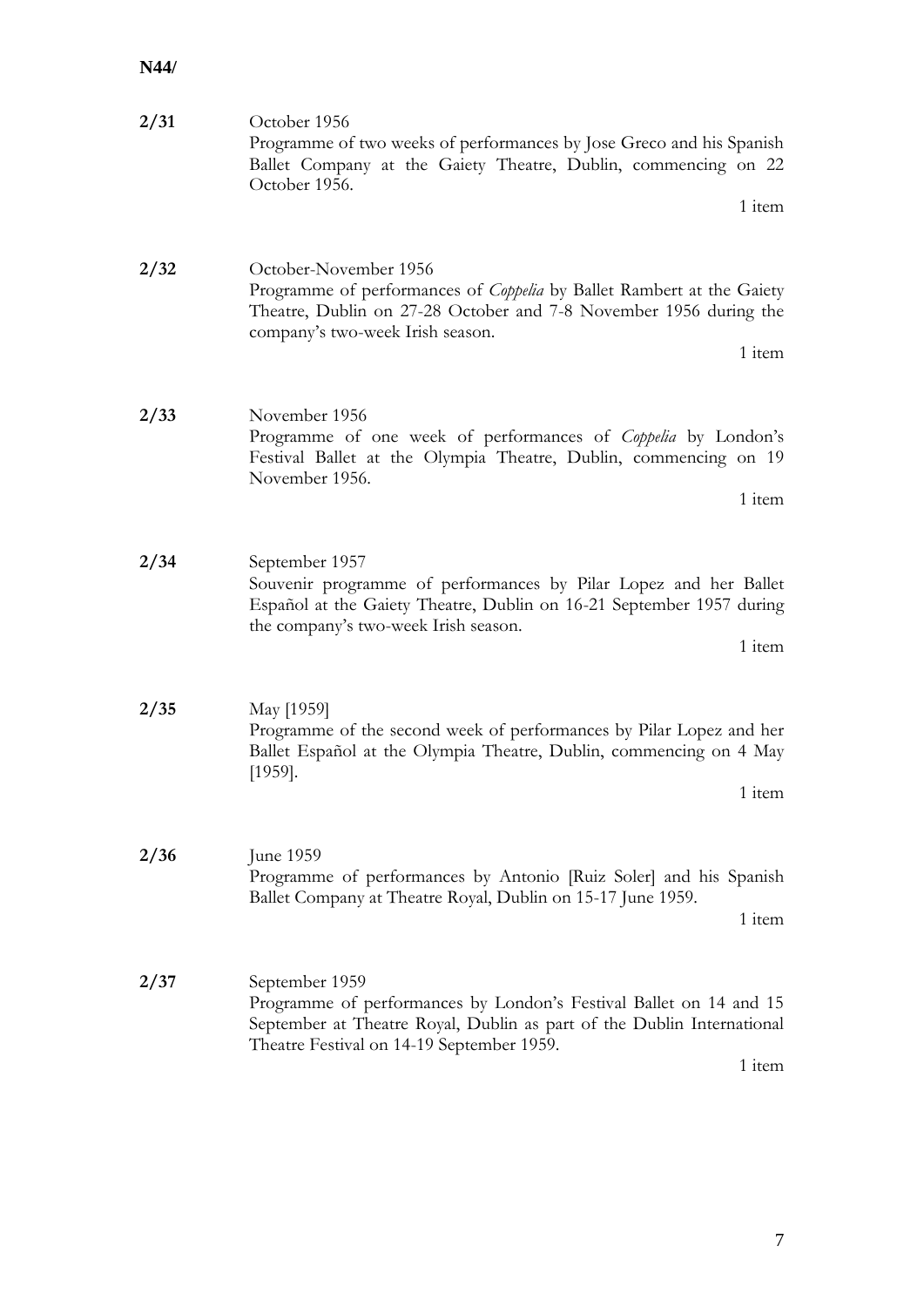| 2/38 | September 1959<br>Programme of performances by London's Festival Ballet on 16 and 17<br>September at Theatre Royal, Dublin as part of the Dublin International<br>Theatre Festival on 14-19 September 1959.<br>1 item |
|------|-----------------------------------------------------------------------------------------------------------------------------------------------------------------------------------------------------------------------|
| 2/39 | May 1960<br>Programme of a performance of <i>The Sleeping Beauty</i> by the Royal Ballet at<br>the Gaiety Theatre, Dublin as part of their Irish tour of 16-28 May 1960.<br>1 item                                    |
| 2/40 | September 1960<br>Programme of performances by Ballet Espanol of Pilar Lopez at the<br>Olympia Theatre, Dublin on the second week of their Irish tour,<br>commencing on 5 September 1960.<br>1 item                   |
| 2/41 | October-November 1960<br>Programme of performances by Ballet Rambert at the Gaiety Theatre,<br>Dublin between 31 October and 5 November 1960.<br>1 item                                                               |
| 2/42 | May 1962<br>Schedule of performances by the Royal Ballet at the Gaiety Theatre,<br>Dublin between 21 and 26 May 1962.<br>1 item                                                                                       |
| 2/43 | May 1962<br>Programme of performances by the Royal Ballet at the Gaiety Theatre,<br>Dublin between 21 and 26 May 1962.<br>1 item                                                                                      |
| 2/44 | November 1962<br>Programme of two weeks of performances by London's Festival Ballet at<br>the Olympia Theatre, Dublin, commencing on 19 November 1962.<br>1 item                                                      |
| 2/45 | March 1963<br>Programme of the third and final week of performances by Mariemma<br>Ballet de Espana at the Olympia Theatre, Dublin, commencing on 4<br>March 1963.<br>1 item                                          |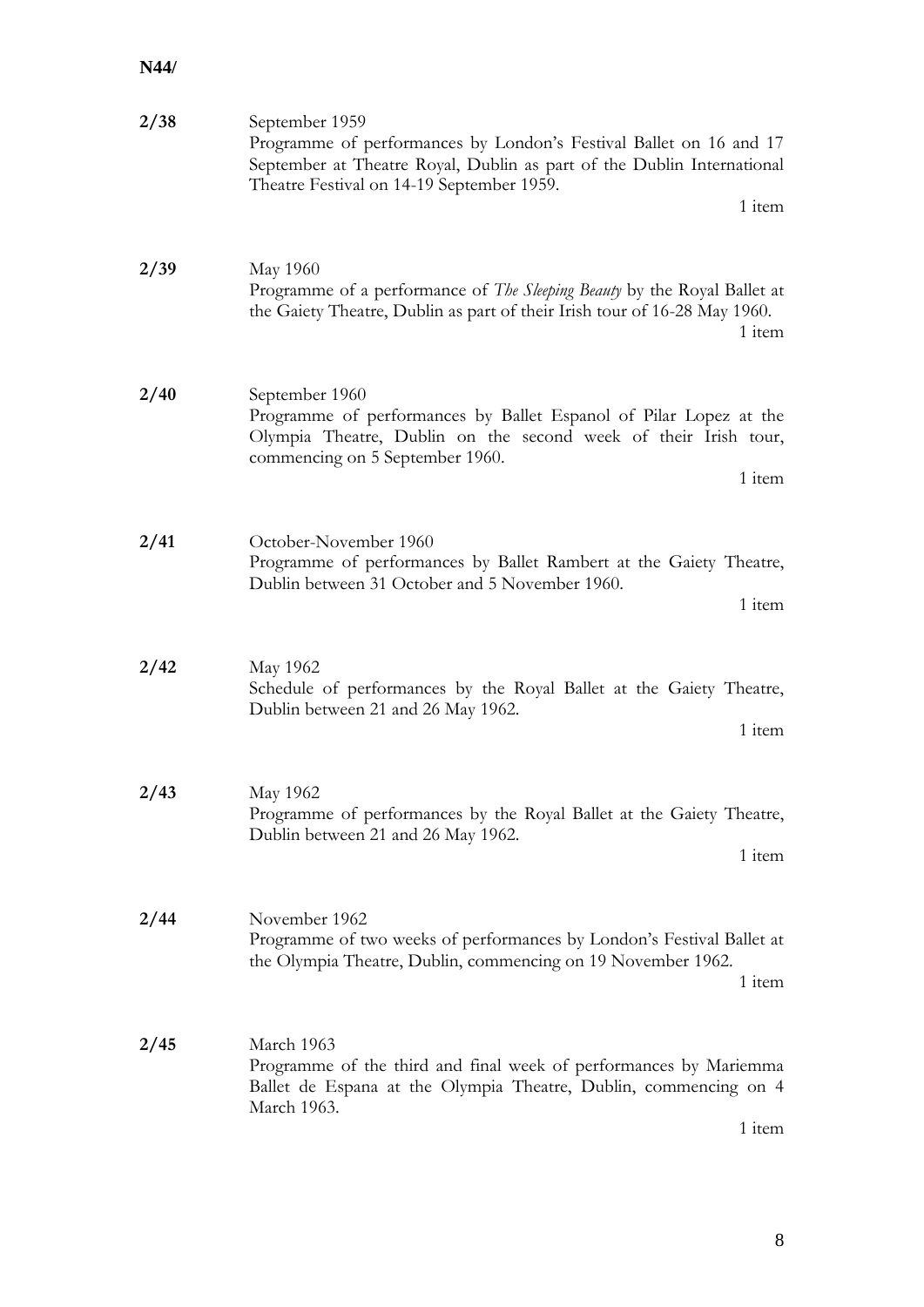| 2/46 | July-August 1963<br>Programme of two weeks of performances by the Bolshoi Ballet at the<br>Gaiety Theatre, Dublin between 29 July and 10 August 1963. Also see<br>$1/6$ and $3/3$ .<br>1 item                                                                     |
|------|-------------------------------------------------------------------------------------------------------------------------------------------------------------------------------------------------------------------------------------------------------------------|
| 2/47 | [1967]<br>Programme of two weeks of performances by the Georgian State Dance<br>Company at the Gaiety Theatre, Dublin.<br>1 item                                                                                                                                  |
| 2/48 | March 1971<br>Programme of performances by Liane Dayde and Le Grand Ballet<br>Classique De France at the Olympia Theatre, Dublin between 1 and 6<br>Contains background notes to the company and<br>March 1971.<br>choreographic notes on performances.<br>1 item |
| 2/49 | May-June 1974<br>Advertisement for performances by the Irish Ballet Company at the<br>Abbey Theatre, Dublin between 28 May and 1 June 1974.<br>1 item                                                                                                             |
| 2/50 | October-November 1984<br>Souvenir programme of performances of The Sleeping Beauty by Northern<br>Ballet Theatre between 29 October and 3 November 1984 to celebrate<br>the re-opening of the Gaiety Theatre, Dublin. With a related insert.<br>2 items           |
| 2/51 | 1988<br>Souvenir programme of the 1988 tour of UK and Ireland by the Kirov<br>Ballet. With related inserts, including ticket stubs and a press cutting.<br>6 items                                                                                                |
| 2/52 | June-July 1993<br>Souvenir programme of performances of a Russian-Irish Ballet Gala at<br>the University of Limerick Concert Hall on 26 June and the National<br>Concert Hall, Dublin, between 29 June and 1 July 1993.<br>1 item                                 |
| 2/53 | December 1996<br>Souvenir programme of performances of <i>The Nuteracker</i> by the Russian<br>State Ballet [at the Point Theatre, Dublin] in December 1996.<br>1 item                                                                                            |

9